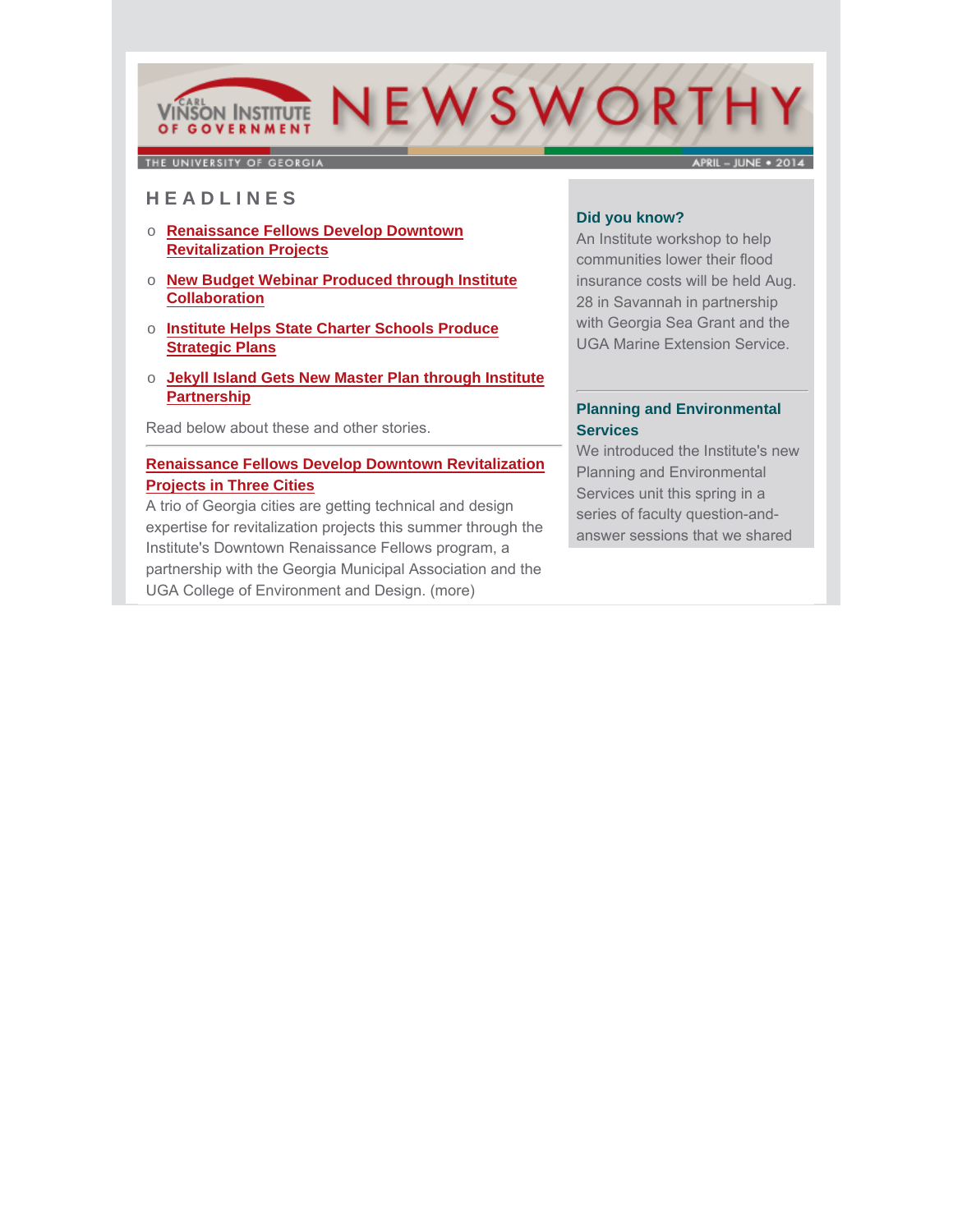## **New Budget Webinar Produced through Institute Collaboration with State Budget Office**

Working with the Governor's Office of Planning and Budget, the Institute produced a two-hour webinar on posting to budget and accounting systems in accordance with the [Appropriations Act—the first webinar the Institute developed](http://www.cviog.uga.edu/news/spotlights/051214-budget.html) exclusively for state government. (more)

# **Institute Helps State Charter Schools Produce Comprehensive Strategic Plans**

[Board members and staff with 9 of 15 state-approved charter](http://www.cviog.uga.edu/news/spotlights/062714-plans.html) schools across Georgia are working with the Institute this summer to draft or update their strategic plans through an Institute collaboration with the State Charter Schools Commission. (more)

# **Jekyll Island Authority Gets New Master Plan through Institute Partnership**

[The state of Georgia has approved a new master plan that](http://www.cviog.uga.edu/news/spotlights/041614-jekyll.html) will guide the protection of Jekyll Island. The plan clarifies how to define developed and undeveloped land on state-owned barrier island on Georgia's coast. (more)

# **Georgia DOT Engages Institute to Assist with Crash Location Database Update**

The Institute is using its Geographic Information Systems [\(GIS\) expertise to map five years of automobile crash data for](http://cviog.uga.edu/news/spotlights/042914-dot.html) a Georgia Department of Transportation update of its crash database known as GEARS, the Georgia Electronic Accident Reporting System. (more)

## **[City, County Leaders Enhance Skills through Institute](http://cviog.uga.edu/news/spotlights/050114-conference.html) Training during Annual Conferences**

Hundreds of city and county government leaders sharpened their expertise through training delivered by the Institute at Georgia Municipal Associatio[n \(more\)](http://cviog.uga.edu/news/spotlights/070714-gma.html) and Association County Commissioners of Georgia [\(more\)](http://cviog.uga.edu/news/spotlights/050114-conference.html) annual conferences.

# **City Leaders Gain Technical Assistance on Local Issues through Institute Collaboration**

Leaders in 10 Georgia cities received practical information [they can use to address local challenges through an Institute](http://cviog.uga.edu/news/spotlights/060614-cities.html) partnership with the Georgia Municipal Association and the UGA School of Public and International Affairs. (more)

on Facebook. The unit combines the knowledge, skills, and expertise of our environmental and planning faculty to better serve our clients. Now, we've collected all seven Q&A sessions in one convenient location for our Newsworthy readers!



Visit us at **[www.vinsoninstitute.org](http://www.cviog.uga.edu)**

#### **Upcoming Events**

**ACCG Leadership Institute: July** 14–18

Development Authority Training: August 1

GMA Municipal Training Institute: August 22–23

#### **Newsworthy Notable**



**[Kris Sikes](http://www.cviog.uga.edu/about-us/faculty-staff/kris-sikes.html)** Public Service Assistant

Kris recently joined our Local Government Services team to work on budgeting, finance, and tax policy after having served for several years as an Institute fiscal analyst assessing how proposed legislation affects Georgia's tax base.

Our Partners in Training: